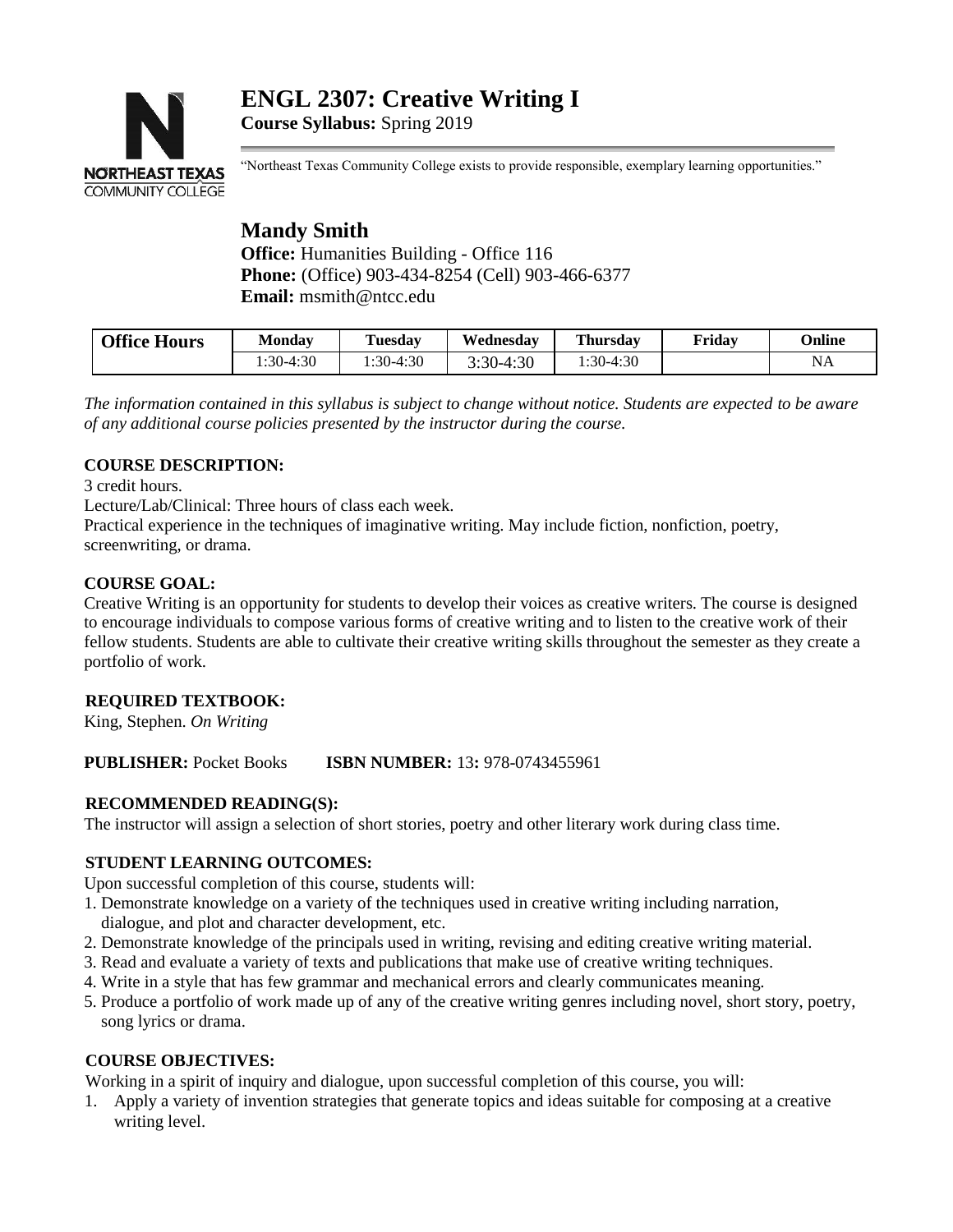- 2. Apply a variety of organizational strategies that use critical and creative thinking skills to develop a progression of ideas.
- 3. Apply a variety of revision strategies that clarify and enhance the writer's approach to a particular genre of writing.

## **LECTURES & DISCUSSIONS:**

The reading and writing assignments given in class will supplement lectures. You are required to read assignments and participate in classroom discussions.

#### **COURSE/ASSIGNMENTS GRADES**:

Your assignments will be evaluated using the following point values:

| In-class writing assignments $(3@100)$ points each) | 300 Points  |
|-----------------------------------------------------|-------------|
| Class participation (including peer editing)        | 200 Points  |
| <b>Group Writing Project</b>                        | 100 Points  |
| <b>Writing Portfolio</b>                            | 400 Points  |
|                                                     |             |
| Total                                               | 1000 Points |

#### **COURSE EVALUATIONS:**

Toward the end of the course you will be asked to complete an online course evaluation. Students are encouraged to fill out an online evaluation for each of their courses. This will be your opportunity to share important feedback on each of the courses you take at NTCC and the faculty member who teaches the class. Please watch for info about the evaluation on your NTCC email account and make sure you participate in evaluating your experiences in the classroom.

#### **ASSIGNMENTS:**

Conscientious and timely completion of assignments is essential for success in this writing course. All assignments must be typed in MLA format (see information in syllabus) and submitted in class on the due date.

#### **WRITING ASSIGNMENTS:**

Please follow these instructions when writing your papers:

- Writing assignments should be typed in MLA format.
- Writing assignments should be typed in 12 pt. Times New Roman font.
- Double-space.
- Creative writing assignments vary in length according to the type of piece being written. Length of work will be discussed with the instructor.
- Pay attention to spelling, grammar, and punctuation.
- Deadlines for all writing assignments will be assigned during class.

#### **READING ASSIGNMENTS:**

Students are expected to read all reading assignments before coming to class. Students may be asked to respond to readings by writing in class or during class discussions. Failure to read and respond effectively to the reading assignments will affect your grade in the course.

#### **IN-CLASS WRITING ASSIGNMENTS:**

Students will be expected to write during class time. The work will be a part of the in-class instruction and submitted at the instructor's request.

#### **STUDENT RESPONSIBLITIES AND EXPECTATIONS:**

#### **COURSE EXPECTATIONS**:

To complete this course successfully, you should do the following: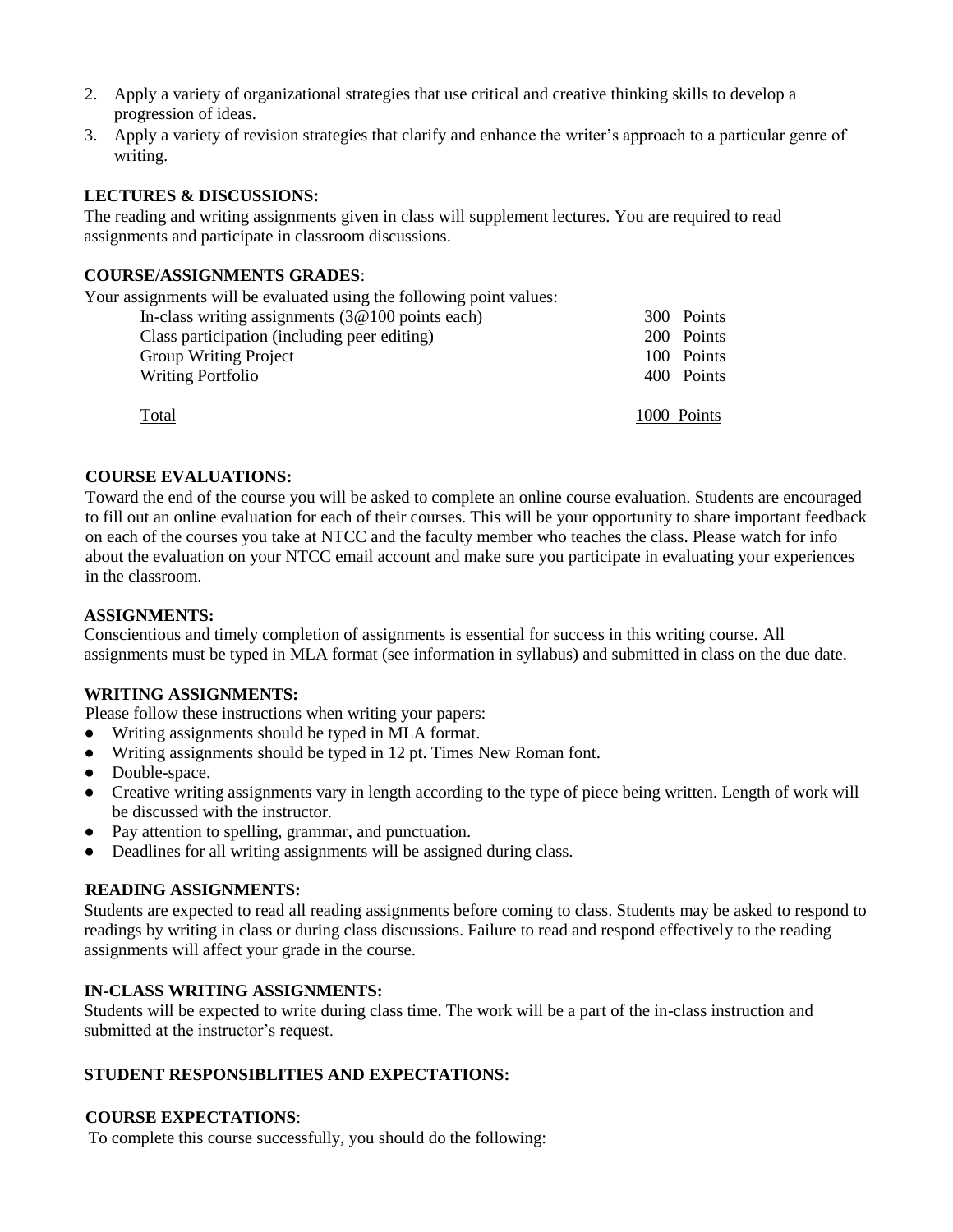- Participate in the course activities.
- Read all of the reading assignments.
- Complete both in-class and outside writing assignments.
- Participate actively and meaningfully in all discussions.
- Prepare and submit all writing assignments on time.
- Create a portfolio of work for submission at the end of the course.

#### **STUDENT RESPONSIBILITIES:**

Please try to make it to class on time. Please don't engage in casual conversations during our lecture, discussion and group times or while we're working on other assignments. I reserve the right to act as necessary to maintain a productive class environment, including asking disruptive students to leave, and in extreme circumstances, dropping chronic disruptors from my course. I will not tolerate uncivil behavior toward other class members during class discussions. Uncivil behavior includes interrupting others while they have the floor, rude responses to the ideas expressed by others, and the use of racial, ethnic, sexual, gender, or religious slurs.

## **ATTENDANCE/PARTICIPATION POLICY:**

Attendance will be taken daily either orally or by a sign-in sheet. If you come to class late, it is **YOUR**  responsibility to make sure that the instructor counts you in attendance for that day. Students who miss more than five class periods will be subject to failure in this course.

### **WITHDRAWAL POLICY/DATE:**

IT IS YOUR RESPONSIBILITY TO DROP A COURSE OR WITHDRAW FROM THE COLLEGE. FAILURE TO DO SO WILL RESULT IN RECEIVING A PERFORMANCE GRADE, USUALLY A GRADE OF "F."

### **NTCC ACADEMIC HONESTY STATEMENT:**

"Students are expected to complete course work in an honest manner, using their intellects and resources designated as allowable by the course instructor. Students are responsible for addressing questions about allowable resources with the course instructor. NTCC upholds the highest standards of academic integrity. This course will follow the NTCC Academic Honesty policy stated in the Student Handbook."

## **ACADEMIC ETHICS:**

The college expects all students to engage in academic pursuits in a manner that is beyond reproach. Students are expected to maintain complete honesty and integrity in their academic pursuit. Academic dishonesty such as cheating, plagiarism, and collusion is unacceptable and may result in disciplinary action. Refer to the student handbook for more information on this subject.

## **ADA STATEMENT:**

It is the policy of NTCC to provide reasonable accommodations for qualified individuals who are students with disabilities. This College will adhere to all applicable federal, state, and local laws, regulations, and guidelines with respect to providing reasonable accommodations as required to afford equal educational opportunity. It is the student's responsibility to request accommodations. An appointment can be made with Katherine Belew, Academic Advisor/Coordinator of Special Populations located in the Student Services. She can be reached at 903-434-8264. For more information and to obtain a copy of the Request for Accommodations, please refer to the NTCC website - [Special Populations.](http://www.ntcc.edu/index.php?module=Pagesetter&func=viewpub&tid=111&pid=1)

## **FAMILY EDUCATIONAL RIGHTS AND PRIVACY ACT** (**FERPA**):

The Family Educational Rights and Privacy Act (FERPA) is a federal law that protects the privacy of student education records. The law applies to all schools that receive funds under an applicable program of the U.S. Department of Education. FERPA gives parents certain rights with respect to their children's educational records. These rights transfer to the student when he or she attends a school beyond the high school level. Students to whom the rights have transferred are considered "eligible students." In essence, a parent has no legal right to obtain information concerning the child's college records without the written consent of the student. In compliance with FERPA, information classified as "directory information" may be released to the general public